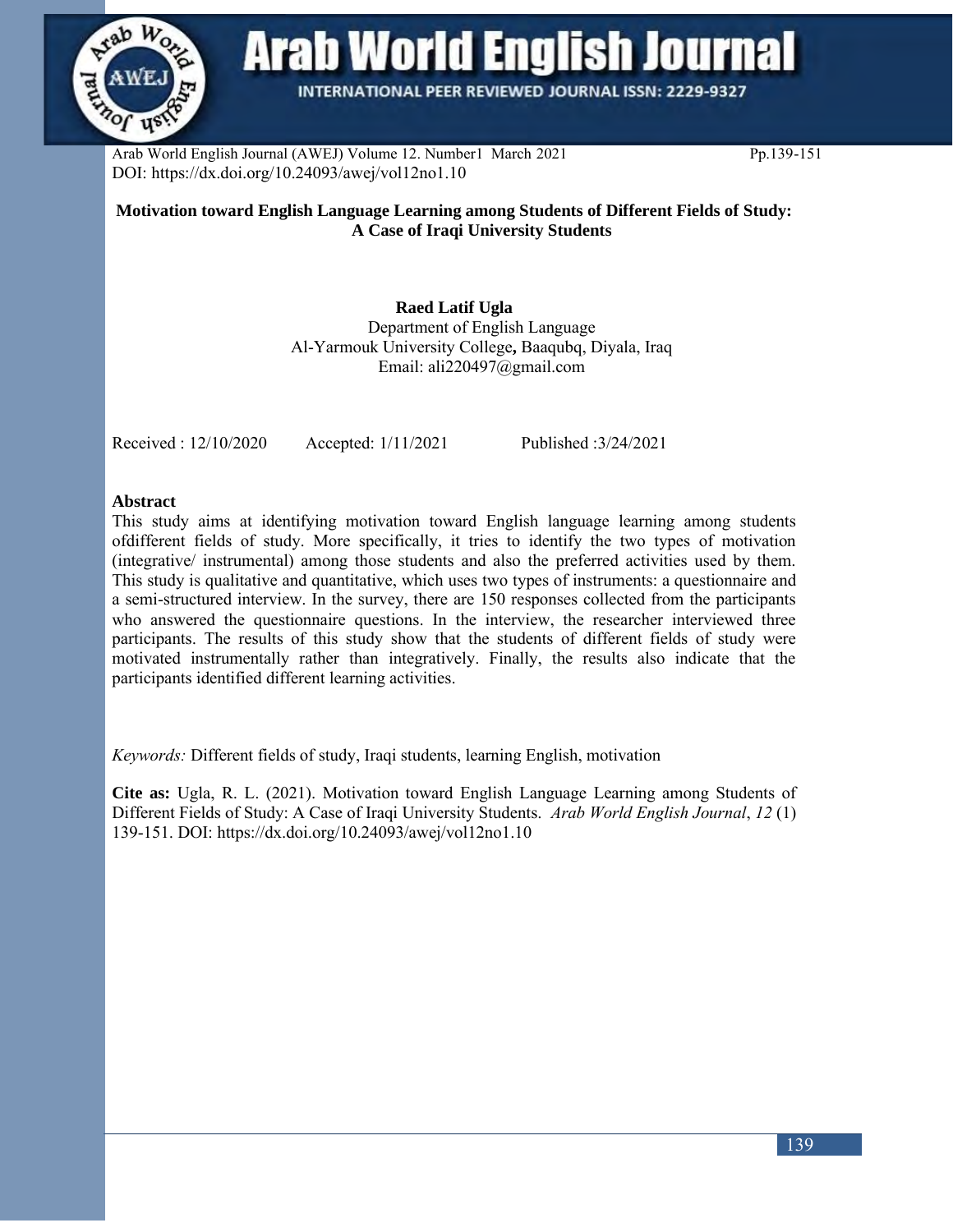#### **Introduction**

 After the Iraq invasion by American forces in 2003, Iraq has increasingly opened up more upon the global community, more significantly, in the last ten years. Iraqi learners have joined many language-learning institutes for the purpose of learning English. Being motivated is very important in learning a foreign language (FL) and encouraging learners to learn and use English. Motivation plays a vital role in understanding the target language. According to Ellis (1994), the motivation role in learning a foreign language is significant. Binalet and Guerra (2014) identify the necessity of motivation in learning. Motivation cause, as many other factors such as age, personality, aptitude, will, and so on, directly affect the success of learning a foreign language. It is a critical factor that may affect the learning process (Ellis, 1994; McDonough, 1983; Mohd Redzuan, Anak Buda, & Abdullah, 2014). According to Horwitz (1990), motivation is the learner's feelings toward a specific language and a culture of the community who uses this language. It is a learner's need for acquiring a foreign language and using it widely. Without motivation, learners will never learn the target language, and they will face difficulty to do (Gardner, 2007).

Iraqi students, like other Arab countries, have face difficulty using English as a means of communication other than in their everyday life or to communicate with foreigners. Although Iraqi learners spent years learning the target language (English), they still unable to use this language as a means of communicating effectively, and they are also suffering to be able to use English in the right. This may be related to their lack to be more motivated learners. According to Albodakh and Cinkara (2017), most Iraqi learners feel that it is challenging to acquire the English language because of their insufficient motivation. Without students' motivation, learning activities will never be achieved. It is advisable to choose teaching materials relevant to the students' motivation (Abdulrasoul, 2012). For these reasons, the current study will investigate students' motivation toward learning English and the preferred activities used by them to do so.

### **The Research Objectives**

The current study considers the following objectives:

1. To investigate the types of motivation (instrumental/ integrative) towards learning the English language that Iraqi students of different fields of study have.

2. To identify the English language learning activities, which are preferred by Iraqi students of different fields of study.

### **Research Questions**

This study will examine and answer the following questions:

1. What types of motivation (instrumental/ integrative) towards learning the English language that Iraqi students of different fields of study have?

2. What are the English language-learning activities preferred by Iraqi students of different fields of study?

### **Significance of the Study**

 In this study, it is hoped that the implications of this study contribute to the pedagogy of English language learning. If this study proves to be effective in identifying the type of motivation, then the findings will promote and implement in the Iraqi EFL curriculum. The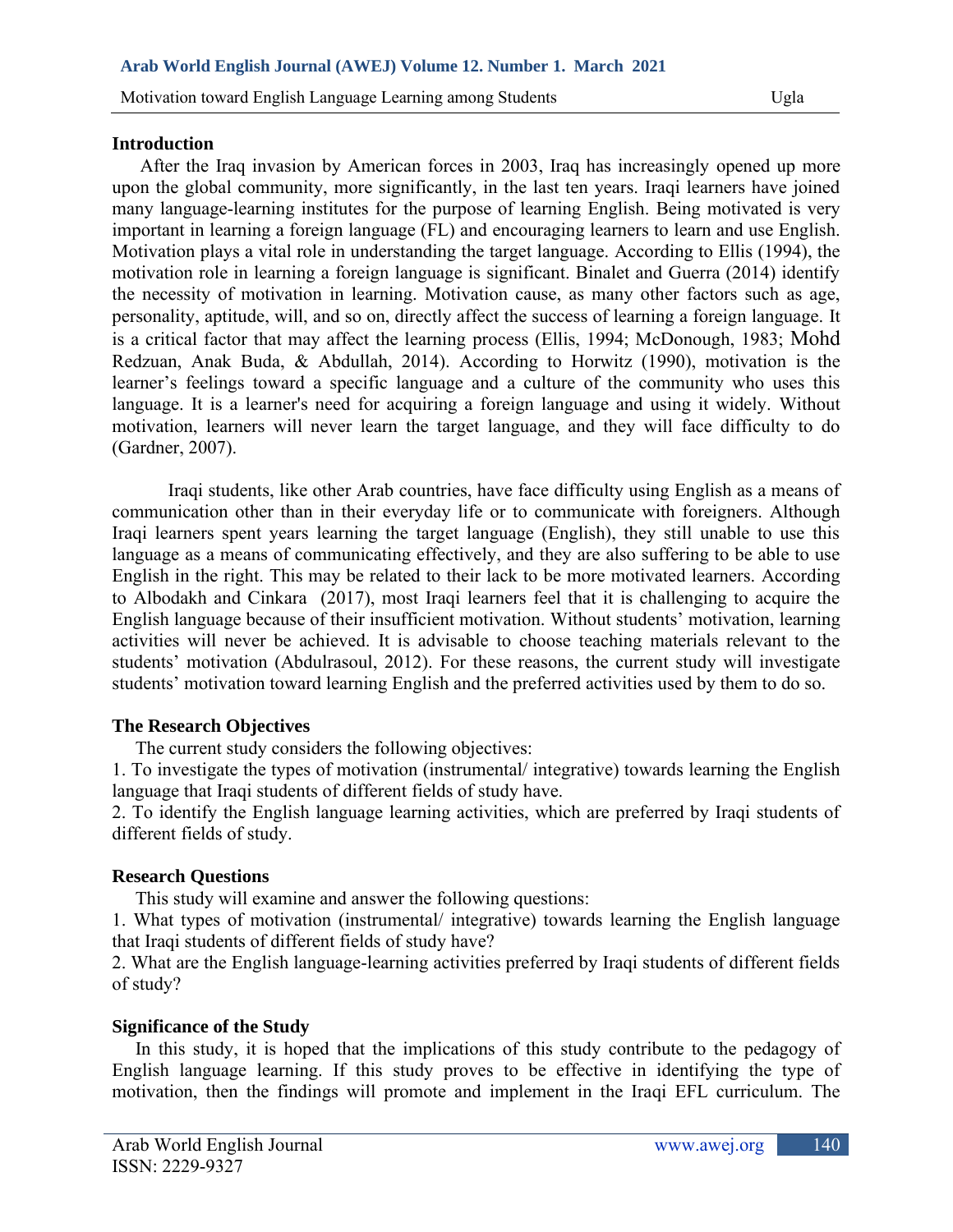results of this study are hoped to have necessary potential pedagogic implications in the local EFL context in particular and in the teaching and learning English context in general.

 The results of this study may alert university teachers and students of different fields of study (non-departmental teachers and students) on how motivation is vital in improving the English learning process. Finally, the implications of this study may alert university teachers to be more creative in constructing interactive learning activities for Iraqi university students to help them build up their language competence, which finally leads to enhance their language learning.

 Theoretically, it is hoped that this study could contribute to motivation in learning the English language. Finally, it is also expected that EFL researchers could continue looking into the matter of motivation from other aspects and conduct studies that could benefit university students in learning the target language.

### **Review of Literature**

 Gardner and Lambert (1959) were the first researchers who investigate the two types of motivation: integrative and instrumental. Redzuan et al. (2014) stated that integrative motivation plays an essential role for those people who want to learn English to be able to integrate into their society in which English is the used language. On the other hand, instrumental motivation referring to the will of those who want to learn a target language for the purpose of getting a job or increase their salary (Carreira, 2005). Most previous studies have resulted that instrumental motivation was higher than integrative motivation in learning the target language (Al-Tamimi & Shuib, 2009; Jefiza, 2012; Vaezi, 2009; Wong, 2011).

 There were two theories (drive and arousal) that identified that motivation connects with the concepts of drive and arousal. After that, psychology theories were developed to avoid restricting the behaviorist theories regarding learning and motivation. These theories showed that motivation is a process, which is affected by people's thoughts and believes. Cognitive perspective was depended on when the researchers dealt with motivation. Gardner (1985) identified four aspects of motivation: "a goal, effortful behavior, a desire to attain the goal and favorable attitudes toward the activity" (p. 50). Social psychology could be a base to evolve the original impetus in second language motivation (Abdulrasoul, 2012). In 1963, Lambert proposed a social psychological model, in which some cognitive factors were emphasized. These factors are language aptitudes, intelligence, attitudes, and motivation.

 The term motivation has been defined differently among many researchers. According to Gardner (1985), motivation to learn a language is "the extent to which an individual works or strives to learn the language because of a desire to do so and the satisfaction experienced in this activity" (p.10). Brown (1994) said that "Motivation is the choices people make as to what experiences or goals they will approach or avoid and the degree of effort they will exert in that respect" (p.152). According to Kumar (2005), "motivation" is derived from the Latin word "mover" which means that to put into action or to move. It is the process of putting the learner into physiological or psychological action by which she/ he can fulfill her/ his needs and desires (Abdulrasoul, 2012).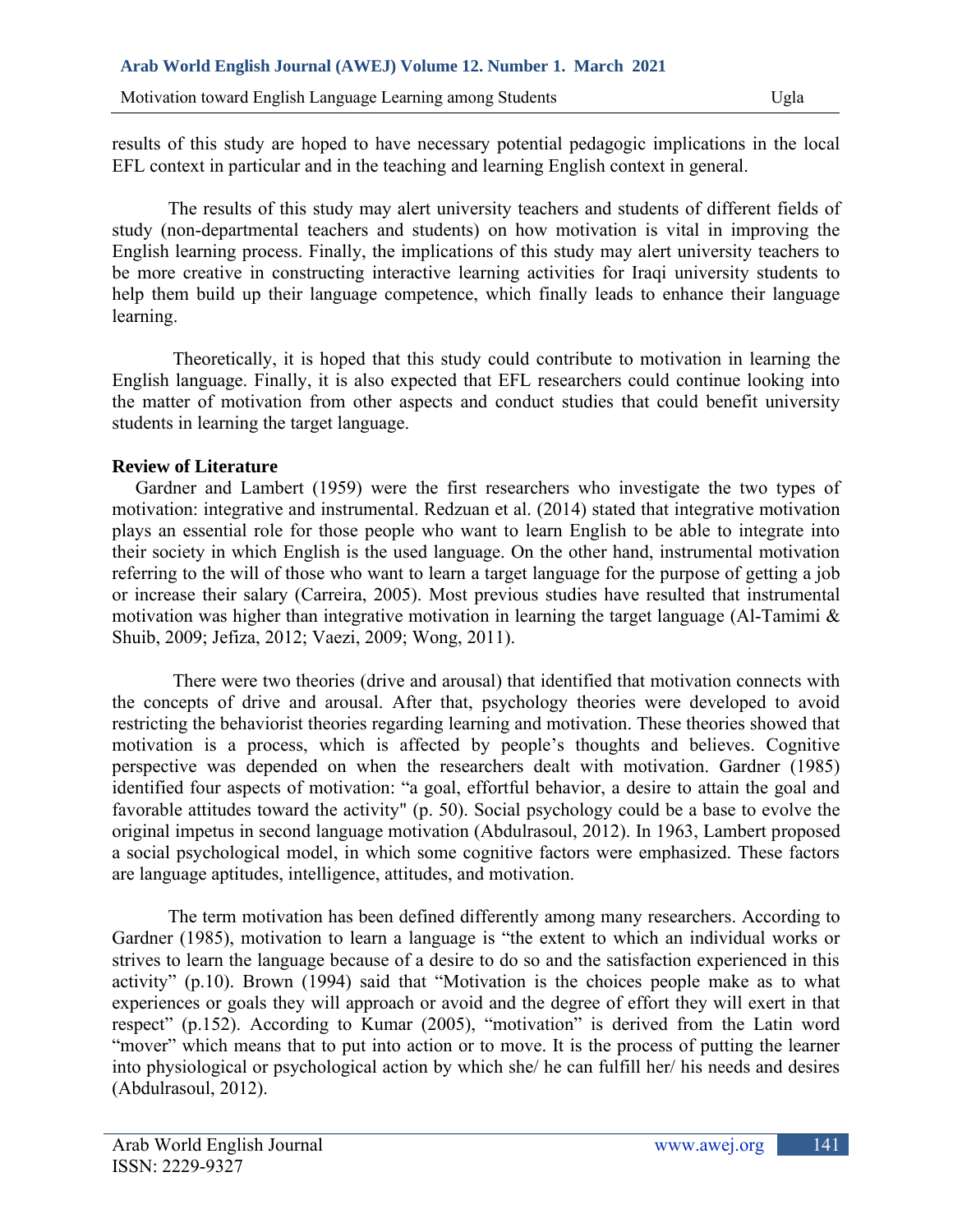Motivation toward English Language Learning among Students Ugla

 Learning English could be considered to be most important for all university students. To make the students more motivated in language learning, it is vital to consider the classroom activities that best fit them. Choosing more effective classroom activities may enable students to have more motivation to learn English. Qin (2012) maintained that learners prefer activities such as "reading aloud," "doing listening exercises," and "reciting tests," while the teachers prefer communicative activities.

#### *Previous Studies on Motivation in Iraq*

 Many researchers such as Bao, Abdilah, & Chowdhury (2012), Abdulrasoul (2012), Albodakh and Cinkara (2017), and Hussein and Al Bajalani (2019) conducted studies about Iraqi EFL motivation. These studies were varied among them regarding the types of motivation, the role of motivation in language learning, the instruments were used, and the participants.

 Bao et al. (2012) investigated the factors influencing Iraqi's second language (L2) learning in Australia. They found that the two types of motivation (instrumental and integrative) were positively correlated. Those two types motivate Iraqi learners towards English learning and communication. Their study also showed that women were poorly encouraged to learn English.

 In her efforts to analyze the motivation of Iraqi students for joining departments of English, Abdulrasoul (2012) conducted a study to do so. The questionnaire was used as an instrument to elicit the data from the students. The findings showed that the students were motivated integratively more than instrumentally.

 Additionally, their study (Albodakh & Cinkara, 2017) tried to find out the relationship between Iraqi EFL students' motivation and vocabulary size. This study used two kinds of instruments (questionnaires regarding Motivation for Foreign Language Learning (MFLL) and Vocabulary Size Test). The findings showed that female students were motivated highly for the two types of motivation (extrinsic and intrinsic). Regarding the relationship between learner motivation and vocabulary size, the results neglected the relation between them.

 Subsequently, in their study, Hussein and Al Bajalani (2019) tried to identify the role of motivation in promoting autonomy among Iraqi EFL university students in Kurdistan Region in Iraq. To collect the data, this study used a mixed-method approach, which used a questionnaire and an interview. The results showed that motivation has positive effects in developing the EFL students' autonomy.

### **Methodology**

## *Participants*

 The participants of the survey were 150 undergraduate students from departments of computer sciences, chemical, and biology available at the University of Diyala in Iraq. Those students were at first, second, third, and fourth year of study for the academic year 2018/ 2019. The following table one shows the background information of the participants.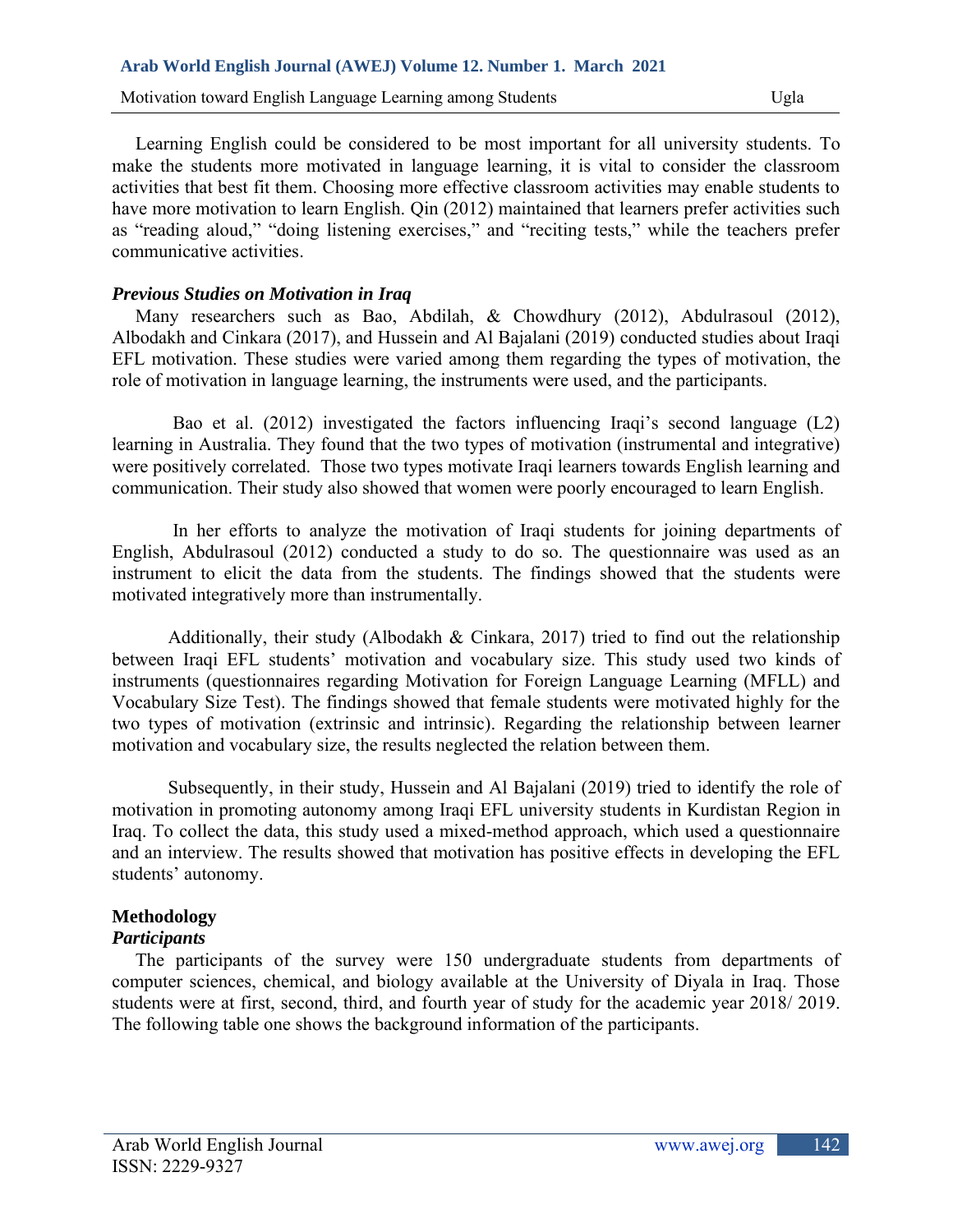Motivation toward English Language Learning among Students Ugla

| Department     | Number |      | Age       |
|----------------|--------|------|-----------|
|                | Female | Male |           |
| Computer       | 34     | 20   | $19 - 23$ |
| Sciences       |        |      |           |
| Chemical       | 27     | 19   | $19 - 21$ |
| <b>Biology</b> | 22     | 28   | $20 - 22$ |
|                |        |      |           |
| Total          | 83     |      | 19 - 23   |

Table 1. *The background information of the participants*

 To get more in-depth information about the types of motivation, the researcher asked three students to be interviewed in this study. Those students were the fourth year of study at three different departments. The following table two shows the background information of the interviewed participants at University of Diyala in Iraq.

|              |            | Table2. The background information of the interviewed participants |     |
|--------------|------------|--------------------------------------------------------------------|-----|
| Participants | Department | Gender                                                             | Age |

|      |                        | Female | Male |          |
|------|------------------------|--------|------|----------|
|      |                        |        |      |          |
| No.1 | Biotechnology          |        |      | 22 years |
| No.2 | <b>Medical Physics</b> |        |      | 22 years |
| No.3 | <b>Biology</b>         |        |      | 22 years |
|      |                        |        |      |          |

### *Instrument*

 In this study, two types of instruments were used. The researcher used a questionnaire and a semi-structured interview. The questionnaire consists of fourth parts. The first part focuses on the students' background information, the second part focuses on integrative motivation, the third focuses on instrumental motivation, and the fourth one focuses on preferred learning activities. The items of the questionnaire were adapted from Wimolmas's Survey of Motivation (2013) and Redzuan et al. (2014). A five-point Likert scale was employed to rate the questions of this questionnaire ranging from 'Strongly Agree' to 'Strongly Disagree.' The questionnaire items were sent to the three experts to check their validity. They agreed on all of them except for some things that were needed to revise. On the other hand, the researchers assessed their reliability using Cronbach's alpha scale. The value was 0.887, which was acceptable.

 On the other hand, the interview consists of five questions. The interview questions were adapted from Wong (2011). These questions could be identified as follows:

- 1. Do you think that motivation plays a crucial role in learning a foreign language (English)? Why?
- 2. In your opinion, which type of motivation (integrative or instrumental) has a significant impact on learning English? Why?
- 3. Is an integratively motivated learner or an instrumentally one using English correctly? Why?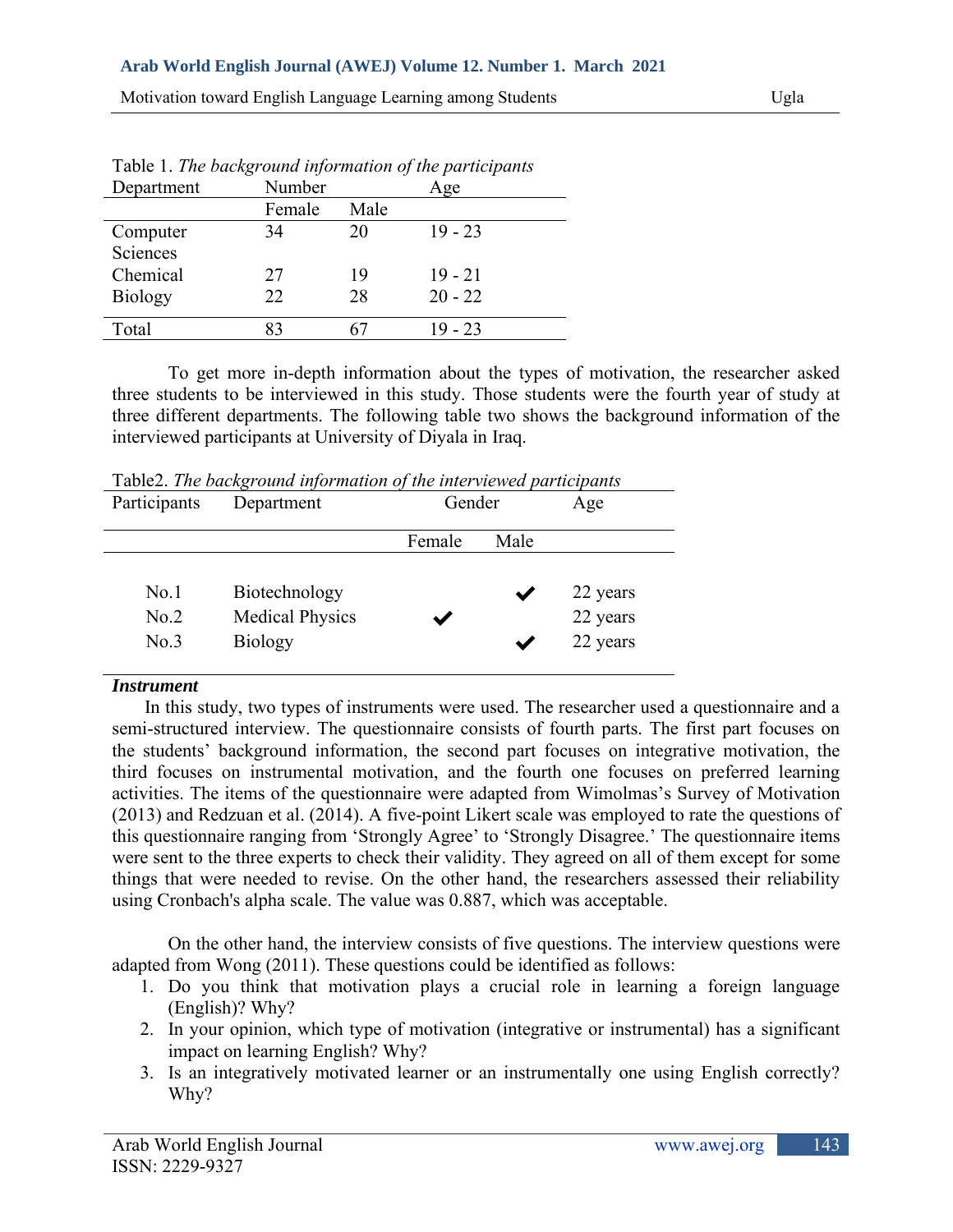Motivation toward English Language Learning among Students Ugla

- 4. In your opinion, is it essential to make learners know about the two types of motivation (integrative/ instrumental)? Why?
- 5. Do you think that the chosen activities by a teacher play an essential role in identifying or enhancing learners' type of motivation? Why?

#### *Research Procedures*

The questionnaires were distributed to the 150 students during their regular class sessions. The researcher himself did that to avoid confusion if any. The students were provided with some explanations regarding the study's purpose and with some instructions to respond to the questionnaire item. Those students were not informed about the types of motivation included in this questionnaire. The questionnaire was then collected upon completion.

 On the other hand, the researcher interviewed three students. He interviewed each student face-to-face separately. Before interviewing the students, he explained the two types of motivation (integrative/ instrumental). In this interview, each student was asked five questions mentioned earlier. This interview was audio recorded.

### **Data Analysis**

 This section is divided into two subsections. The first section focuses on analyzing the data elicited from the questionnaire, while the second focuses on analyzing the data produced from the semi-structured interview.

#### *Data Elicited from the Questionnaire*

The researcher used the '*Statistical Package for the Social Sciences*' (SPSS) to analyze the data, which were obtained from the questionnaire. A descriptive analysis was used to get information about motivation and preferred activities.

|                                                   | Table 5. Descriptive Analysis of Instrumental Motivation                                                |     |              |         |      |                   |  |  |
|---------------------------------------------------|---------------------------------------------------------------------------------------------------------|-----|--------------|---------|------|-------------------|--|--|
| No.                                               | Items                                                                                                   | N   | Minimum      | Maximum | Mean | Std.<br>Deviation |  |  |
|                                                   |                                                                                                         |     |              |         |      |                   |  |  |
|                                                   | I only use English to do my assignments<br>and exams.                                                   | 150 |              | 5       | 4.10 | 1.06              |  |  |
| 2                                                 | I always copy sentences directly from<br>books/articles even though I do not<br>understand the meaning. | 150 | 1            | 5       | 4.43 | 0.81              |  |  |
| 3                                                 | I only read English materials that are<br>related to my assignments.                                    | 150 |              | 5       | 2.70 | 1.02              |  |  |
| 4                                                 | I learn English to pass my exams and to<br>get an excellent job in the future.                          | 150 | 1            | 5       | 3.06 | 1.15              |  |  |
| 5                                                 | I learn English because I am interested in<br>furthering my higher education.                           | 150 |              | 5       | 2.51 | 1.25              |  |  |
| 6                                                 | I learn English because it is crucial for<br>traveling overseas.                                        | 150 | 1            | 5       | 2.90 | 1.16              |  |  |
| 7                                                 | I learn English to look more<br>sophisticated and knowledgeable.                                        | 150 | $\mathbf{1}$ | 5       | 4.25 | 1.36              |  |  |
| 8                                                 | I learn English to have a better career in<br>the future.                                               | 150 | $\mathbf{1}$ | 5       | 2.61 | 1.14              |  |  |
| 9                                                 | I learn English because it can lead to<br>more success and achievements in life.                        | 150 | 1            | 5       | 2.56 | 1.37              |  |  |
| 144<br>Arab World English Journal<br>www.awej.org |                                                                                                         |     |              |         |      |                   |  |  |
|                                                   | $ISSN: 2229-9327$                                                                                       |     |              |         |      |                   |  |  |

| Table 3. Descriptive Analysis of Instrumental Motivation |  |  |  |  |
|----------------------------------------------------------|--|--|--|--|
|----------------------------------------------------------|--|--|--|--|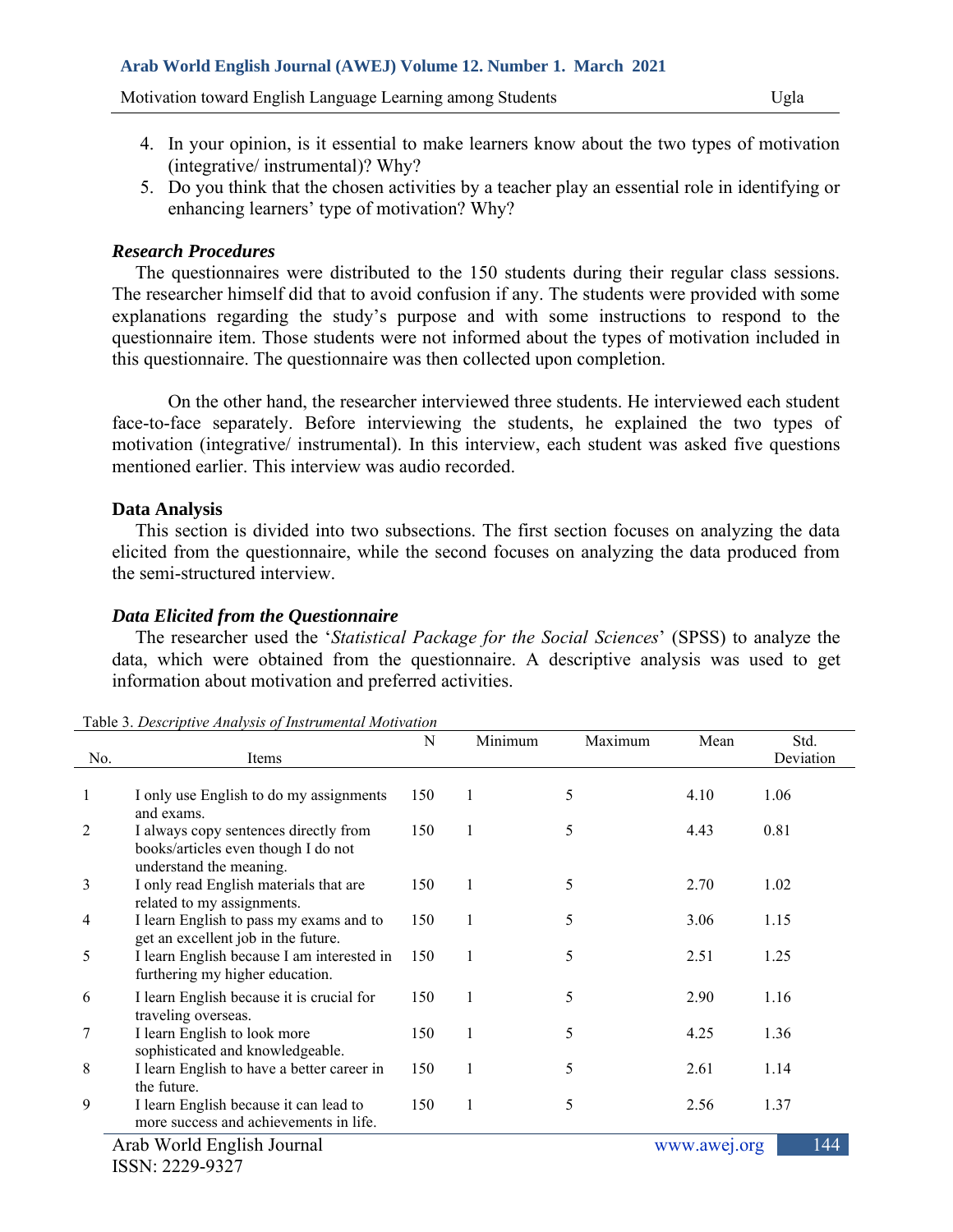|    | Motivation toward English Language Learning among Students                               |     |  |  |       |       |  |
|----|------------------------------------------------------------------------------------------|-----|--|--|-------|-------|--|
| 10 | I learn English because being proficient<br>in English makes other people respect<br>me. | 150 |  |  | 3.54  | 1.23  |  |
|    | Total                                                                                    | 150 |  |  | 32.66 | 11.55 |  |

 Table three represents a descriptive analysis for instrumental motivation. Based on the students' responses, most items regarding instrumental motivation got high mean scores. The mean scores in this table ranged from (M= 4.43 to M= 2.51) respectively.

 Table four explains a descriptive analysis for integrative motivation. Based on the students' responses, most items regarding integrative motivation got low mean scores. The mean score in this table ranged from  $(M= 3.01$  to  $M= 1.44$ ) respectively. Table 4. *Descriptive Analysis of Integrative Motivation*

| No.            | Items                                                                                                                                        | ${\bf N}$ | Minimum      | Maximum    | Mean | Std.<br>Deviation |
|----------------|----------------------------------------------------------------------------------------------------------------------------------------------|-----------|--------------|------------|------|-------------------|
|                |                                                                                                                                              |           |              |            |      |                   |
| $\mathbf{1}$   | I learn English because it can help me<br>understand English books, movies, pop<br>music, etc.                                               | 150       | $\mathbf{1}$ | 5          | 1.48 | 0.95              |
| $\overline{2}$ | I learn English because I want to know<br>and learn about native English speakers'<br>ways of life.                                          | 150       | $\mathbf{1}$ | 5          | 1.44 | 0.73              |
| 3              | I learn English because it allows me to<br>discuss exciting topics worldwide.                                                                | 150       | $\mathbf{1}$ | 5          | 2.62 | 0.98              |
| 4              | I learn English because I am very<br>interested in joining activities organized<br>by a local and international institution.                 | 150       | $\mathbf{1}$ | 5          | 2.13 | 0.94              |
| 5              | I learn English because it allows me to<br>transfer my knowledge to other people.<br>For example, I am giving directions to<br>tourists.     | 150       | $\mathbf{1}$ | 5          | 2.04 | 1.10              |
| 6              | I learn English because it makes me<br>more open-minded and friendly like<br>English native speakers.                                        | 150       | $\mathbf{1}$ | 5          | 1.94 | 0.95              |
| 7              | I learn English because it allows me to<br>behave like native English speakers. For<br>example, the accent and using English<br>expressions. | 150       | $\mathbf{1}$ | 5          | 2.98 | 1.39              |
| 8              | I learn English because I am interested in<br>the culture of people around the world.                                                        | 150       | 1            | 5          | 2.22 | 1.34              |
| 9              | I learn English because I am interested in<br>getting to know other people from other<br>cultures.                                           | 150       | $\mathbf{1}$ | 5          | 3.04 | 1.48              |
| 10             | I want to learn English as best as<br>possible to have better proficiency and<br>understanding of the language.                              | 150       | $\mathbf{1}$ | 5          | 3.01 | 1.20              |
|                | Total                                                                                                                                        | 150       |              | $\sqrt{5}$ | 22.9 | 11.06             |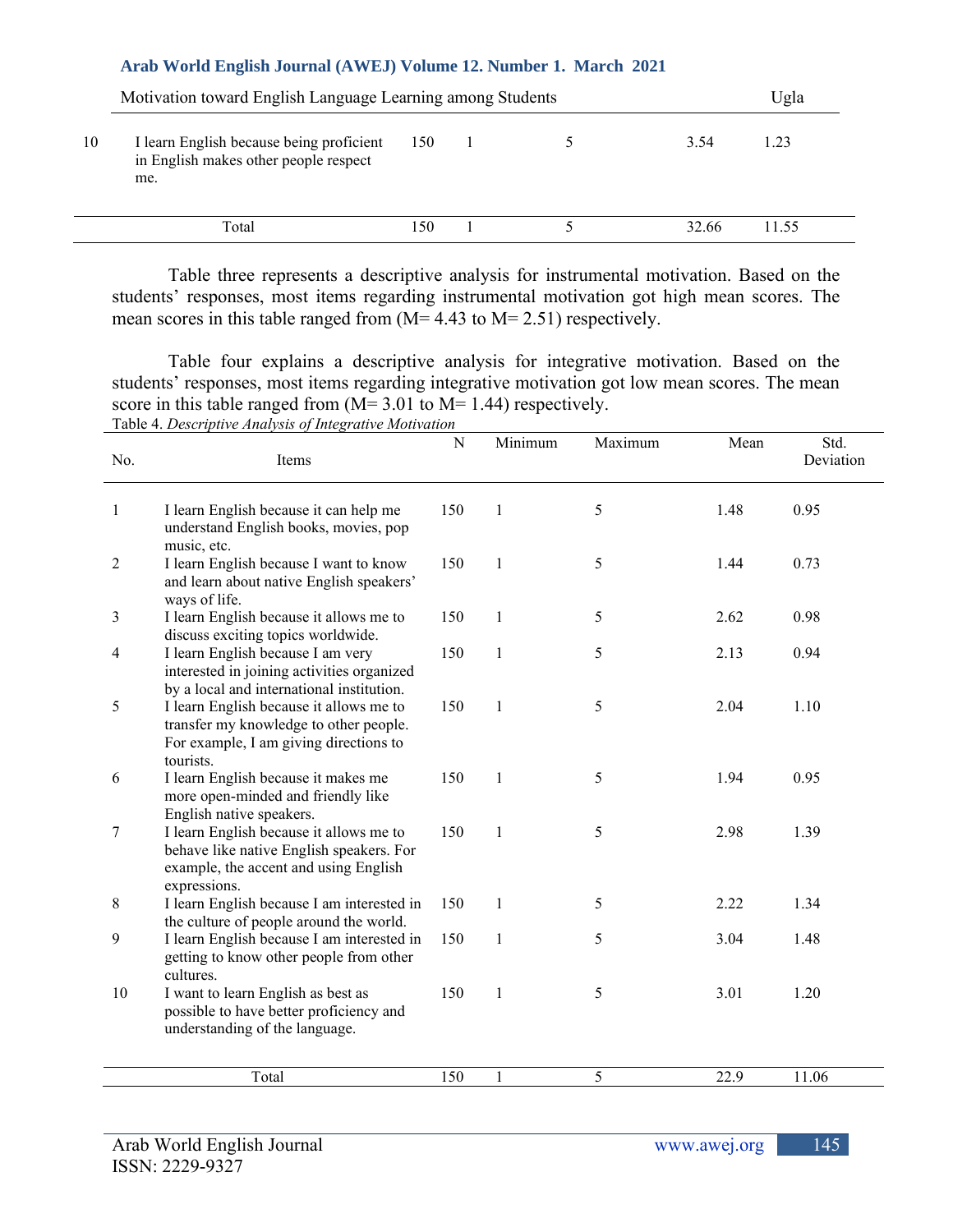Motivation toward English Language Learning among Students Ugla

Table five shows the descriptive statistics for the preferred activities included in the questionnaire. It also shows that the mean score for these activities was varied among the students. The action belongs to listening and copying notes got the highest mean score (M= 5.18). In contrast, the training that focuses on practicing speaking with friends inside the class got the lowest mean score  $(M= 1.34)$ . As it is shown, the students preferred all other activities differently.

| No.            | Items                                                                         | N   | Minimum | Maximum | Mean  | Std. Deviation |
|----------------|-------------------------------------------------------------------------------|-----|---------|---------|-------|----------------|
|                | To learn English, I like to<br>practice speaking with my<br>friends in class. | 150 |         | 5       | 1.34  | 0.76           |
| $\overline{2}$ | To learn English, I like to<br>listen and copy notes from<br>the board.       | 150 | 1       | 5       | 5.18  | 2.21           |
| 3              | To learn English, I like to<br>play games in English.                         | 150 | 1       | 5       | 2.80  | 1.20           |
| 4              | To learn English, I like to<br>read a lot of English<br>materials.            | 150 | 1       | 5       | 4.32  | 2.83           |
| 5              | To learn English, I like to do<br>role-plays and dramas.                      | 150 | 1       | 5       | 1.37  | 0.82           |
| 6              | To learn English, I like<br>summarizing what I have<br>learned in class.      | 150 | 1       | 5       | 2.90  | 1.16           |
|                | Total                                                                         | 150 |         | 5       | 20.89 | 9.73           |

Table 5. *Descriptive Statistics of Preferred Activities*

# *Data Elicited from the Semi-structured Interview*

 To increase and validate the results of this study, three students were interviewed. Before starting the interview, the researcher explained with examples the two types of motivation (integrative/ instrumental) for each interviewee. Those interviewees (students) were required to answer five questions verbally. Their responses could be explained as follows:

Q1. Do you think that motivation plays a crucial role in learning a foreign language (English)? Why?

 All interviewees agreed that motivation plays a crucial role in learning English. The following quotations are explaining the agreement as mentioned earlier.

Motivation is a base of every aspirant and a basis of every worldly goal desired by people from various fields and disciplines, it is a human instinct that varies from one person to another to reach a desire. As for the English language, like other new languages, concerning the mother tongue, it is necessary to have a motivation to learn, master, and understand what it is to benefit from it in various fields of life. Since the English language is the number one globally nowadays, we must have a particular motivation for keeping up to date with the importance of this language (Student No. 1).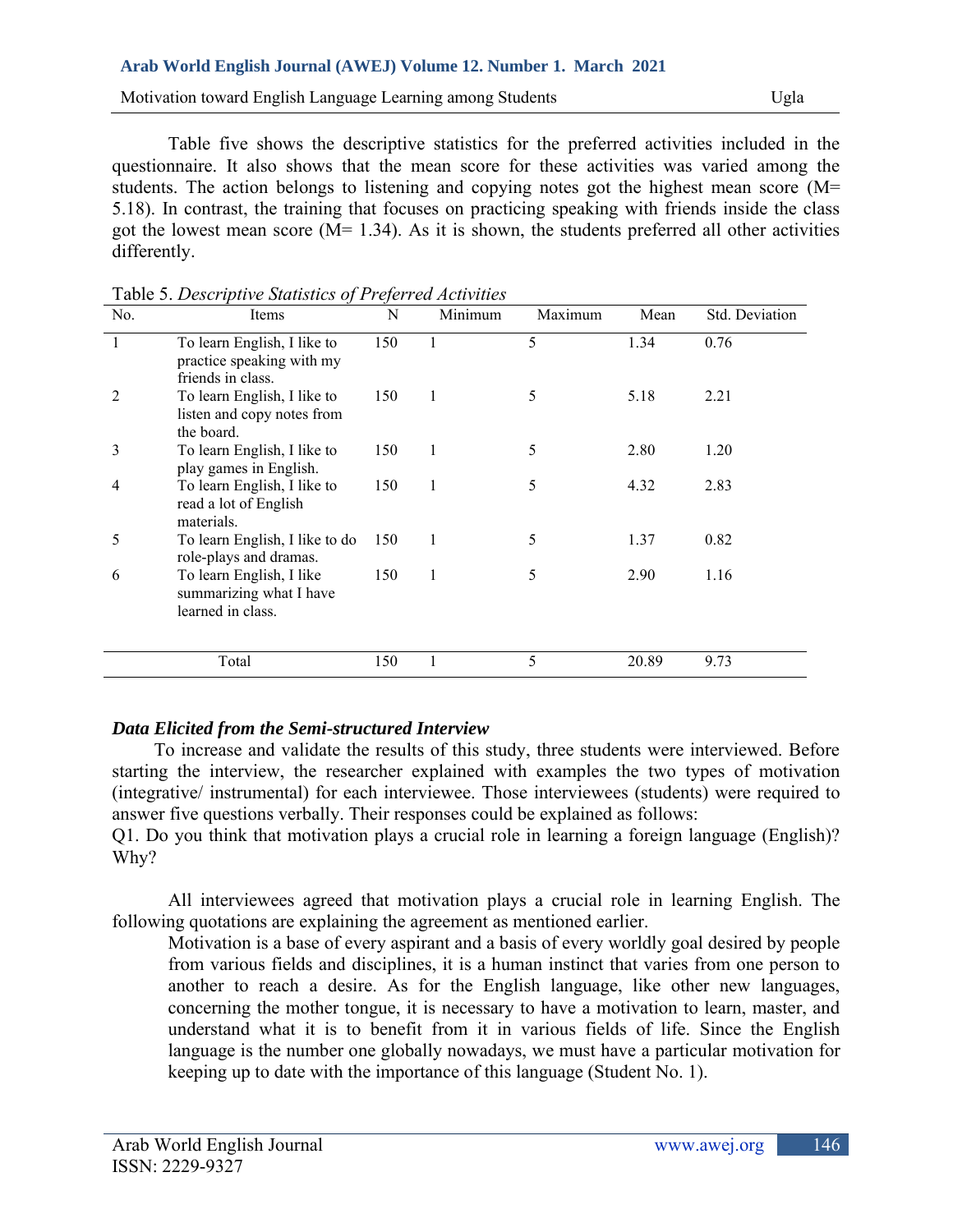"Yes, of course, if a person has his motivation or derived from his surroundings, then this is a good element for learning the English" (Student No. 2).

"I think that motivation is very important for learning the English language, but the type of motivation is different from one person to another" (Student No. 3).

Q2. In your opinion, which type of motivation (integrative or instrumental) has a significant impact on learning English? Why?

 Regarding this question, the interviewees' responses did not become consistent. Student No. 1 mentioned that integrative motivation is better for learning English. While Student No. 2 did not decide which type of motivation has a significant impact on learning English. Finally, Student No. 3 said that the kind of motivation depends on the situation itself, whether a learner requires learning English for the purpose of getting a job or for integrating into an English community. The following direct quotes show this variation in their responses.

 From my very humble point of view, being able to use English for the purpose of doing your assignments or find or a job could not be considered as a mastery of English in its real sense. It means that motivation will be unreal or temporary because you learned the language for a particular purpose. On the other hand, learning English to integrate with a community or a group of people is very important. Motivating integratively to learn the English language will enable you to be a more proficient English speaker that makes you able to communicate or interact with others and know about their traditions and cultures. It makes learners like English and increase the continuity of learning. For me, English is my love, and I will continue to learn this language and never give up (Student No. 1).

"I cannot decide, but I can say that learning English is very important" (Student No. 2).

Learning English depends on the situation itself. Sometimes, we need to learn English because we want to find a job. On the other hand, sometimes, we need to retain it for nothing to integrate into an English community. For me, I understand English to do my assignments and at the same time to communicate with others (foreigners) (Student No. 3).

Q3. In your opinion, is an integratively motivated learner or an instrumentally one using English correctly? Why?

 In this question, the interviewees have to decide whether a learner who is motivated integratively or instrumentally uses English correctly. Two interviewees agreed that integratively motivated learner is using English entirely. On the other hand, the third interviewee disagreed with the response of the other two interviewees when he explained that an instrumentally motivated learner is using English better than an integratively one. These responses could be shown in the following quotes.

Based on my experience, a person who will be able to master the language increasingly, will master it gradually. He is the one who is keeping in touch with English speakers or watching foreign series or films. It will lead to an increase in his love and passion for this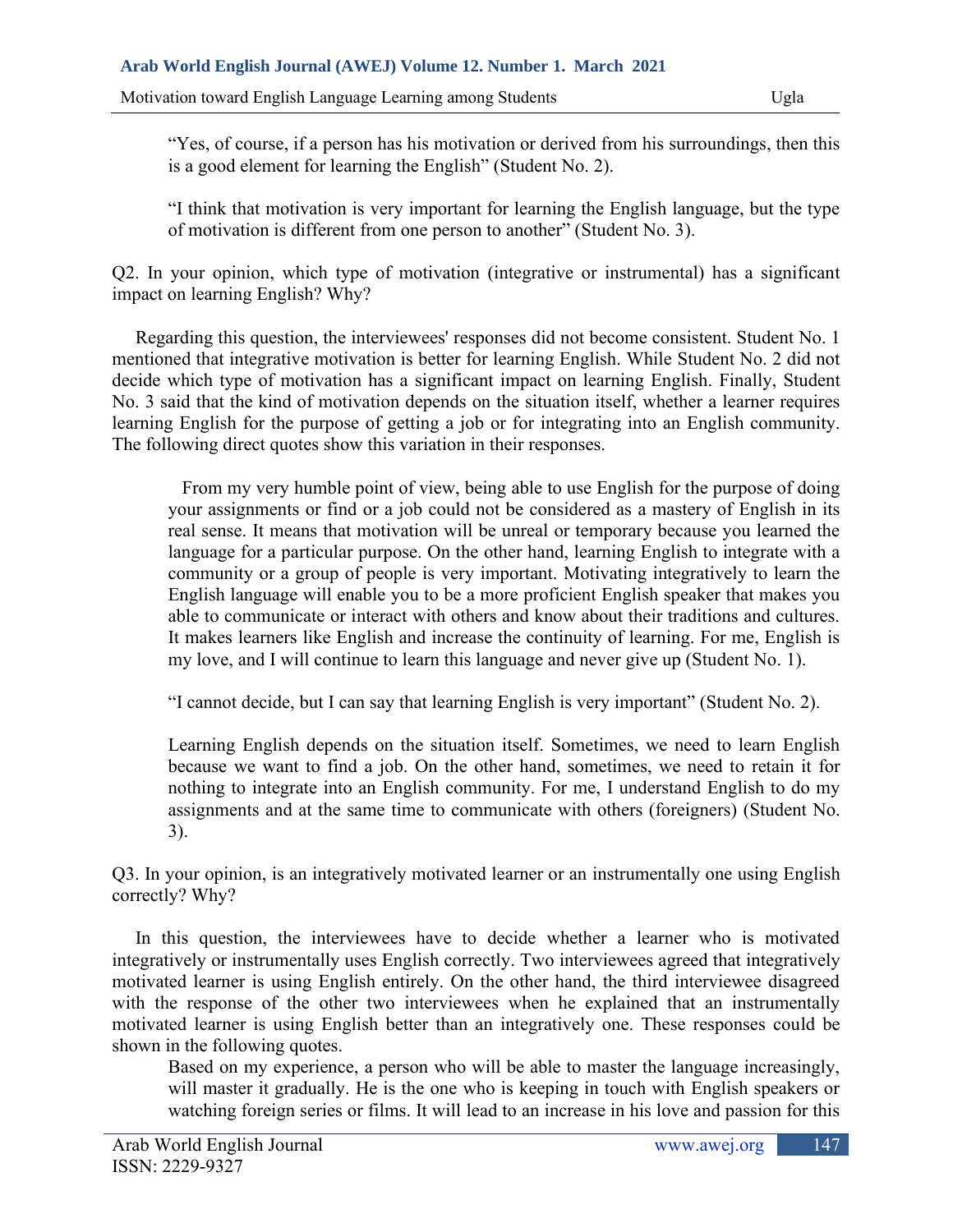language, and he will have a strong desire to learn it, to go into more in-depth details, and to acquire more challenging vocabulary.

While a person who is learning English for a specific goal, he will never continue learning" (Student No. 1).

I think a learner who is motivated integratively is issuing English perfectly. This kind of learner learned English by listening to songs, watching films, or chatting with foreigners. On the other hand, in our class, we miss being motivated because of the focus only on English grammar (Student No. 2).

"An instrumentally motivated learner is using English perfectly because he/ she needs this language in his/ her work and to use it proficiently" (Student No. 3).

Q4. In your opinion, is it essential to make learners know about the two types of motivation (integrative/ instrumental)? Why?

 By asking the interviewees about their opinions regarding the importance of making learners know the two types of motivation, one interviewee strongly agreed that learners should know about that. He insists on the lecturers' role in enabling their learners to differentiate between integrative and instrumental motivation. On the other hand, the two other interviewees rejected this idea. The following direct quotes explain their responses.

Yes, of course, the professor has to develop this idea and to make the student able to distinguish between the two types. This will lead to an expansion of the learner's thinking and widen his mind. As for our reality, professors are not cooperating in this field, and they do not motivate students to learn English as much. They use to complete their lectures, and they do not give the English language spiritual value; on the contrary, they use it for what is found in the "constitution," which is the textbook (Student No. 1).

"I do not think so. There is no need to make a leaner knows about integrative and instrumental motivation" (Student No. 2).

"No, it is not necessary. Each one should learn English because it is the language of a new era" (Student No. 3).

Q5. Do you think that the chosen activities by a teacher play an essential role in identifying or enhancing learners' type of motivation in learning English? Why?

 In this question, the researcher is trying to know if interviewees have agreed that the activities play an essential role in identifying or enhancing learners' kind of motivation and at the same time if they have any preferred activities. All interviewees agreed with this idea, but they did not mention or identify any activities. Their agreements on this could be shown in the following quotations.

"Yes, of course, it has a very great impact. But this thing is almost missing in our lectures. Most of the lecturers adhere to one or two activities no more, and they never renew or diversify them" (Student No. 1).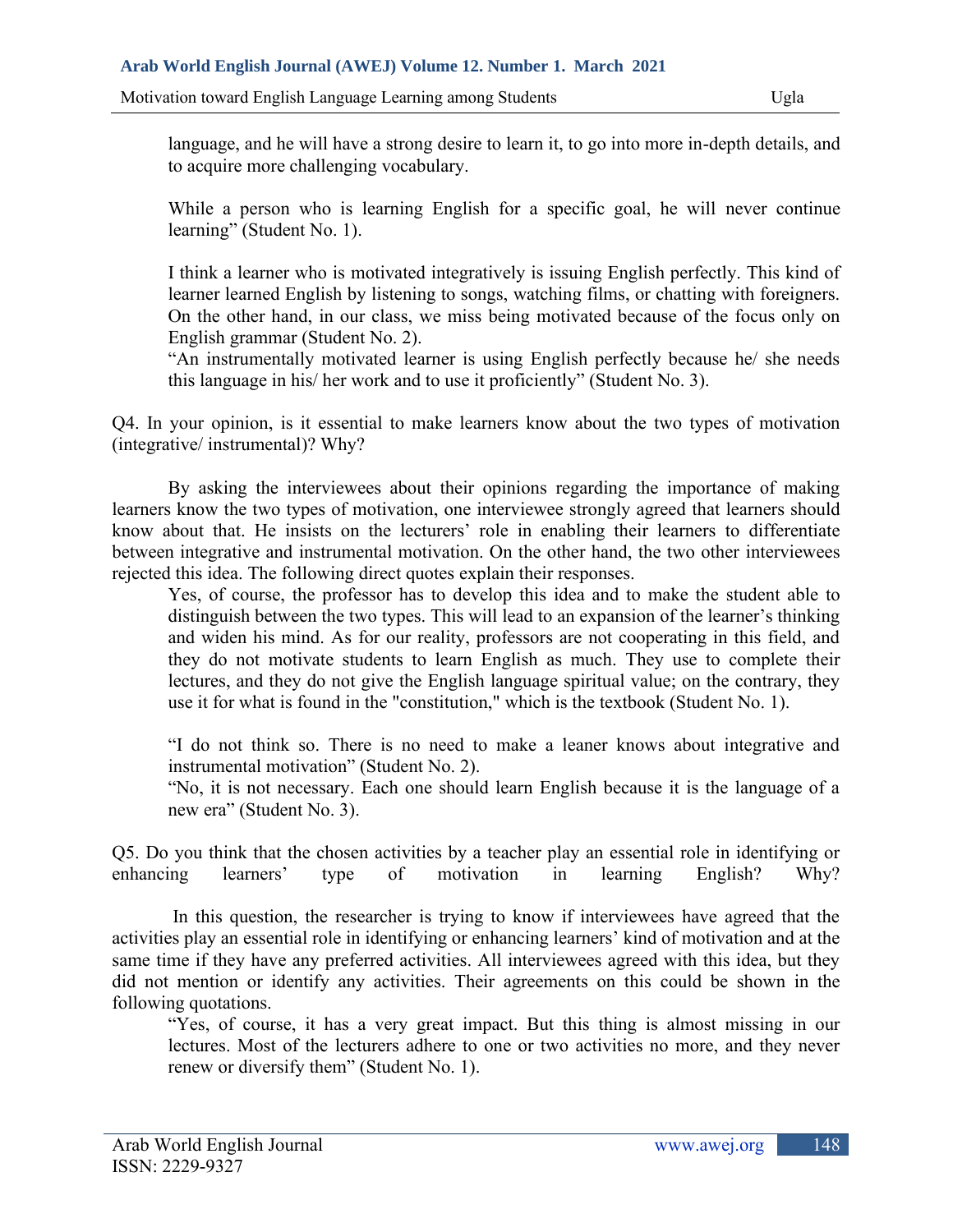"Yes, of course, not only the activities inside the class but also the activities outside it. I think the activities have an important role in increasing the type of motivation in learning the English language" (Student No. 2).

"Yes, of course, because they can enhance a learner motivation towards learning English" (Student No. 3).

#### **Discussion**

 The findings elicited from the participants show that most of the students motivated instrumentally rather than integratively. This is in contrast with the study of and Bao et al. (2012), which shows that the correlation between integrative and instrumental motivation is very high and motivates learners towards learning the English language. It also contrasts the study of Abdulrasoul (2012), which finds that Iraqi EFL learners are motivated integratively rather than instrumentally. Their responses explain that they think that this language is needed do their assignments and sometimes to pass their exams. On the other hand, they give less attention to the benefit of using the language in communicating with foreigners. Some of those students represent their desire to learn the target language of knowing and understanding the language of other people. This means that they have the will to use the English language to communicate with people from different cultures. This is in line with some researchers such as Gardner (2007) and Bao et al. (2012).

 Regarding the preferred actives, the results show that the participants choose to listen and to copy notes from the board as the most preferred activity. They also select reading as a preferred activity to learn English. This means that those participants avoid speaking in English since they focus on listening and reading in their learning. On the other hand, they give or pay less attention to making summaries, playing games, doing role-play, and practicing speaking in the target language. This means that there is no will by them to use the English language as a means of communication or interact with foreigners using English.

### **Conclusion**

 Iraqi students have faced difficulty using English as means of communication in their everyday life. Although they spent years learning the English language, they lack to be motivated learners. To shed light on this, the current study tried to investigate students' motivation towards learning English and the preferred activities used by them to do so.

 Based on the findings and discussion of this study, it is concluded that most of the participants from different fields of study were motivated instrumentally to learn English. On the other hand, some of them were motivated integratively. This study proves that most participants from non-departmental (non-English) students do not care about English as means of communication with others from different areas around the world. Still, they focus on facilitating assignments or any other works related to their field of study.

 Consequently, the preferred activities to learn English have no value since the participants pay more attention to those related to writing and reading and pay no attention to speaking activities. This may be related to their type of motivation (instrumental).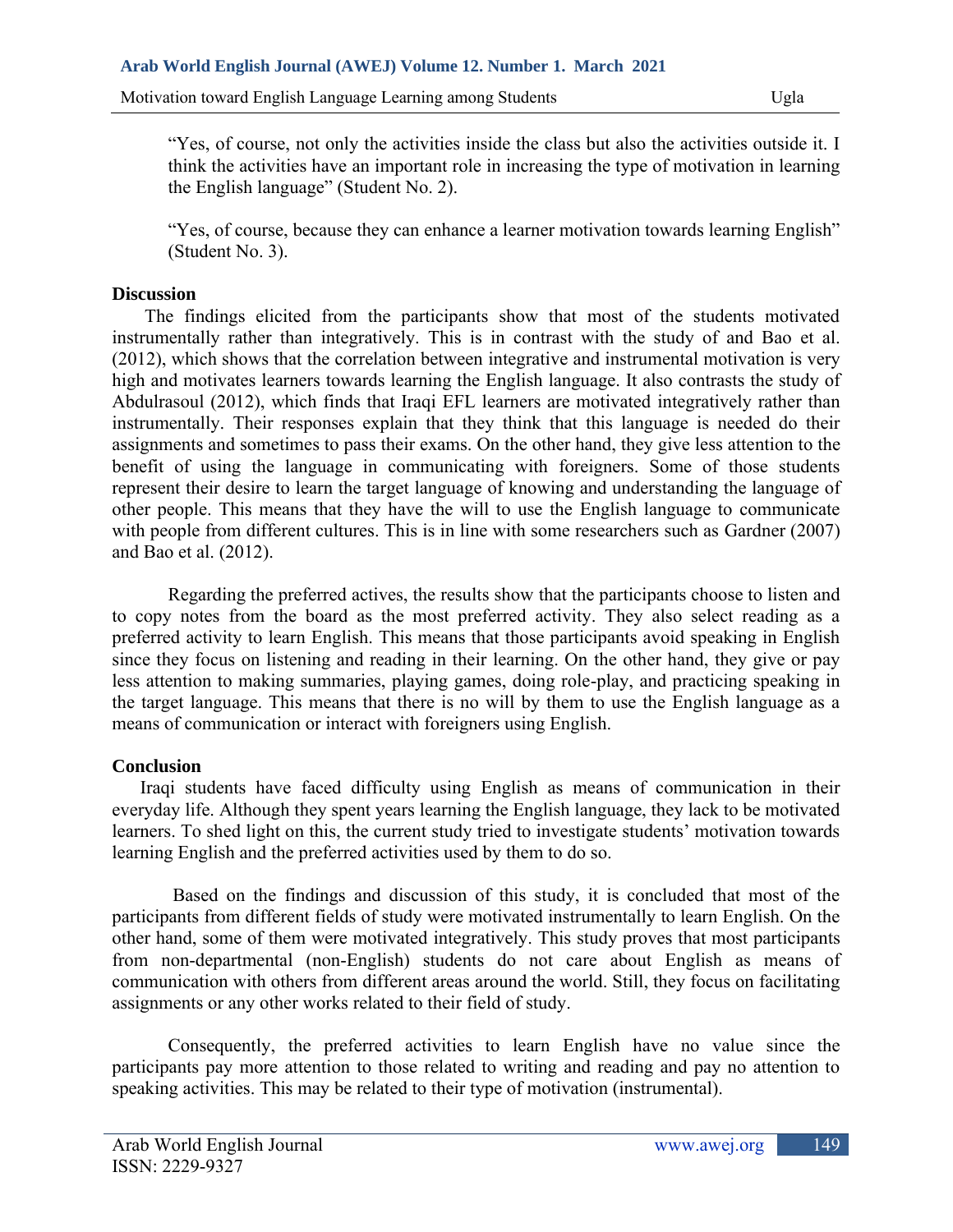#### **About the author**

**Dr. Raed Latif Ugla** holds B.C. degree in English Language from College of Basic Education/ University of Diyala. He also holds M.Ed. and Ph.D. in TESOL from School of Educational Studies, University of Science of Malaysia (USM). His areas of interest are communication strategies, English language teaching and learning, speaking, and motivation. He is currently working as head of English Language Department at Al-Yarmouk University College. <https://orcid.org/0000-0002-8468-3747>

### **References**

- Abdulrasoul, I. A. (2012). *Analyzing the Motivation of Iraqi Students for Joining Departments of English*. Proceeding of the 1st conference at Kerbala University. Kerbala University: Al-Bahith Journal, 3(5), 607-625.
- Albodakh, M. & Cinkara, E. (2017). The relationship between learner motivation and Vocabulary Size: The Case of Iraqi EFL Classrooms. *Arab World English Journal*, *8*(2), 279-292. DOI: [10.24093/awej/vol8no2.20](https://www.researchgate.net/deref/http%3A%2F%2Fdx.doi.org%2F10.24093%2Fawej%2Fvol8no2.20?_sg%5B0%5D=g4ZAy0DoLC1Gy9377yEJXFqmG5-ZMydOKlafb0XyV2hHK3F2OXBCccfKbkyquUKEGBS70AC-UaZZQP2qJ-pFG-jjpg.NPvH-bHTnQ0fvoK-iYPkPbMOQYELwObRHtQU5qBNoCOBZr2wOr01H2MYisv36nPEr7_3CKXKMh8NFk-p30G_-A)
- Al-Tamimi, A. & Shuib, M. (2009). Motivation and attitudes towards learning English: A study of petroleum engineering undergraduates at Hadhramount University of Sciences and Technology. *Online Journal of Language Studies, 9*(2), 29-55.
- Bao, D., Abdilah, H. & Chowdhury, R. (2012). EFL learners moving to an ESL context: Motivating and demotivating factors in English language learning among Iraqis. *The New English Teacher, 6(1)*, 125-144.
- Binalet, C., & Guerra, J. (2014). A Study on the Relationship between Motivation and Language Learning Achievement among Tertiary Students. *International Journal of Applied Linguistics and English Literature, 3*(5), 251-260.
- Brown, H. D. (1994). *Principles of language learning and teaching (3rd ed.)*. New Jersey: Prentice-Hall Regents, Englewood Cliffs
- Carreira, J. (2005). New framework of intrinsic/ extrinsic and integrative/instrumental motivation in
- second language acquisition. *The Keiai Journal of International Studies*, *16,* 39-64.
- Ellis, R. (1994). *The study of second language acquisition.* Oxford: Oxford University Press.
- Gardner, R. (1985). *Social psychology and second language learning: The role of attitudes and motivation*. London. Edward Arnold.
- Gardner, R. C. (2007). Motivation and second language acquisition. *Porta Linguarum, 8,* 9 20.
- Gardner, R. & Lambert, W. (1959). Motivational variables in second-language acquisition. *Canadian Journal of Psychology/Revue canadienne de psychologie, 13*(4), 266–272.
- Horwitz, E. (1990). *Attending to the affective domain in the foreign language classroom: Shifting the instructional focus to the learner*. Middlebury, VT: Northeast Conference of foreign language teachers.
- Hussein, S. B. & Al Bajalani, F. R. (2019). The role of motivation in developing autonomy among university EFL students in the Kurdistan Region of Iraq: Students' Attitudes. *Journal of Garmian University*, *6*(1), 277-296. DOI: [10.24271/garmian.616](https://www.researchgate.net/deref/http%3A%2F%2Fdx.doi.org%2F10.24271%2Fgarmian.616?_sg%5B0%5D=8QE8m1BlaooQlQJNzAovMB4unLPCT0hU9hGCPIKaLWN-UPRgt_cEVE1MPNe9dqOIwJjx8gUmhc7_cUFGf1EwfG6MiA.7xkh_Mrh7ykvJqxgSPOFecKmOof_Z4v7nKGa-c_uoRR3HVKHSaBBsTWX93G6doG9z1mI0SYegkmJhtv1m3bLrg)